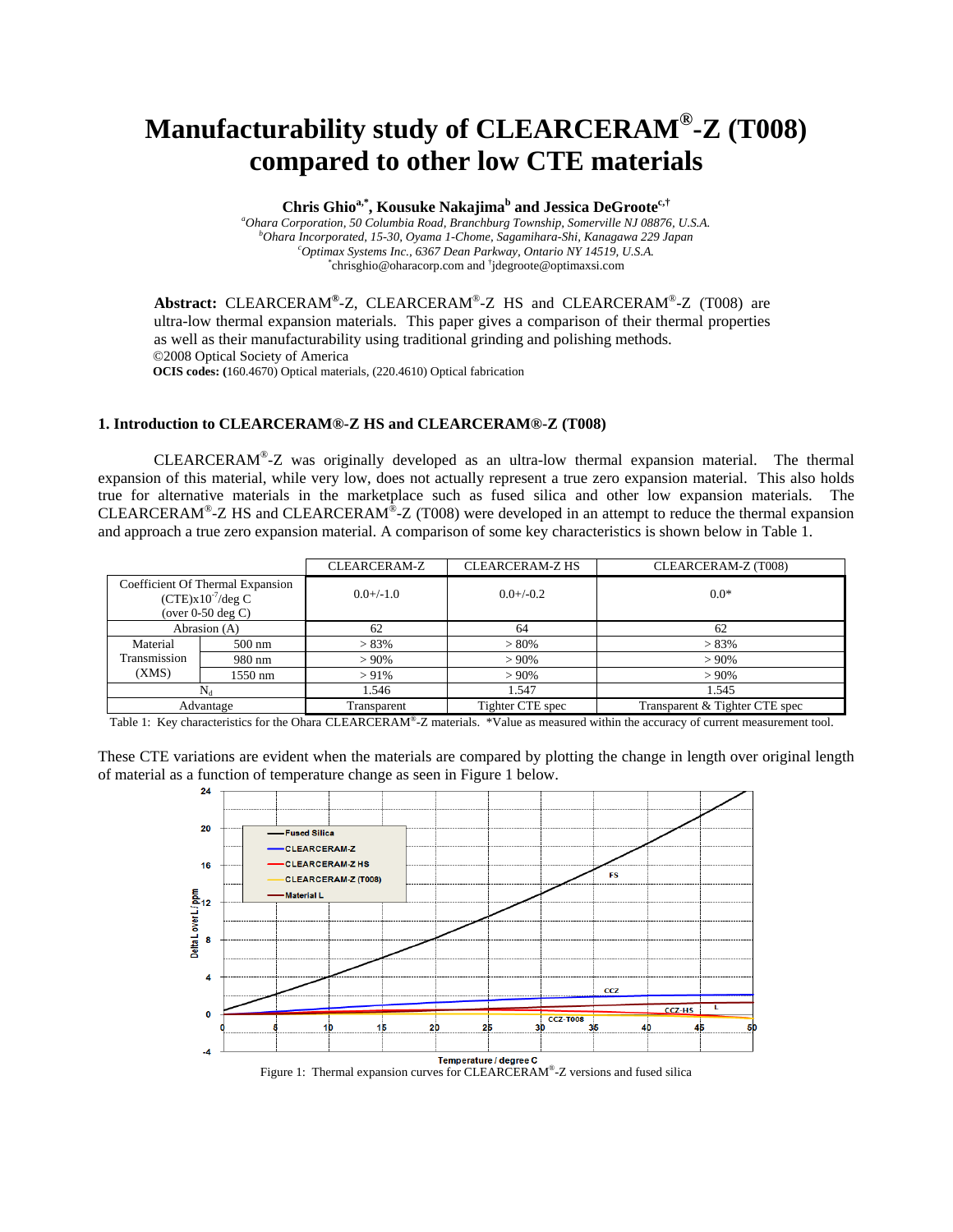#### **2. Grinding theory and experimental design**

Preston[1] was a pioneer in determining a relationship for removal rates for grinding and polishing glass. He determined that removal rates increased linearly with both velocity and normal pressure. His work was extended by Buijs et. al[2, 3] who incorporated the mechanical properties of glass into calculating the grinding removal rates of glass. A modified version of their removal rate equation (terms relating to mean abrasive size of the load bearing particles have been removed) is shown as Equation 1, where MRR is the material removal rate,  $E$  is the Young's modulus,  $K_c$  is the fracture toughness and  $H<sub>v</sub>$  is the Vickers microhardness, p is the normal pressure and v is velocity. Buijs et al. also defined a relationship between the resulting peak-to-valley (*PV*) surface roughness and the glass mechanical properties (see Equation 2).

$$
MRR \propto \frac{E^{\frac{5}{4}}}{K_c \cdot H_v^2} \, pv \tag{1}
$$

$$
PV \propto \frac{E^{\frac{1}{2}}}{H_v} \tag{2}
$$

The purpose of this work was to determine and compare how the novel Ohara CLEARCERAM®-Z (T008) material and the CLEARCERAM®-Z HS compares to the traditional CLEARCERAM®-Z material and similar low coefficient of thermal expansion (CTE) materials with respect to manufacturability. The results generated would also be compared to equations 1 and 2 shown above. The materials were all supplied in the form of 150mm diameter disks. The materials consisted of CLEARCERAM®-Z (T008), CLEARCERAM®-Z, CLEARCERAM®-Z HS, Material L and fused silica. Material L is a low CTE material not manufactured by Ohara, included in the study as a comparison. Table 2 lists the material mechanical and chemical properties.

|                     | Е     | Hk    | RW(p)              | RA(p) | Ralkali(p) |
|---------------------|-------|-------|--------------------|-------|------------|
|                     | [GPa] | [GPa] | $\lceil \% \rceil$ | [%]   | [%]        |
| CLEARCERAM-Z        | 91    | 5.9   | 0.02               | 0.02  | 0.17       |
| CLEARCERAM-Z HS     | 92    | 5.8   | 0.02               | 0.04  | 0.19       |
| CLEARCERAM-Z (T008) | 91    | 5.8   | 0.02               | 0.03  | 0.17       |
| <b>Fused Silica</b> | 73    | 6.0   | 0.00               | 0.00  | 0.61       |
| Material L          | 91    | 6.2   | 0.02               | 0.02  | 0.16       |

Table 2 – Material Mechanical and Chemical Properties. Measurement conditions:

Young's Modulus, E: Ultrasonic method, MODEL 25DL from Panametrics Co., Ltd.

Knoop microhardness, Hk: Knoop microhardness test (Load 0.98N for 15 seconds)

Water resistance,  $RW(p)$ : Powder method, grain size  $425{\text -}600\mu$ m, immersed in DI water for 60 minutes

Acid resistance, RA(p): Powder method, grain size 435-600um, immersed in 0.01N Nitric Acid solution for 60 minutes

Alkali resistance, Ralkali(p): Powder method, grain size 425-600µm, immersed in 0.1N NaOH solution for 60 minutes

The experiment was designed to ensure that each material was exposed to the same conditions (pressure, velocity, abrasives, etc.) for the same amount of time. The four manufacturing steps performed on the five low expansion materials were as follows: 30-minutes ground with  $20\mu$ m Al<sub>2</sub>O<sub>3</sub> in 5-minute increments, 30-minutes ground with 9 $\mu$ m Al<sub>2</sub>O<sub>3</sub> in 5-minute increments, 195 minutes gray out with polyurethane polishing pad and a cerium oxide slurry with a slightly alkaline pH, and finish for two hours on a continuous pitch polisher (CP). The actual amount of material removed varied for each of the materials, but the amount of material removed in the 9µm grind and pad polish step was still higher than two times the areal PV surface roughness measured with a white light interferometer of the previous step. Lambropoulos et al.[4] determined that two times the areal PV surface roughness of a ground surface measured with a white light interferometer is the upper limit of the amount of sub-surface damage (SSD) present after grinding for most brittle materials.

## **3. Results**

As indicated earlier, the processing time for each of the materials was constant in this experiment. Using the removal rate information collected for each process step and the amount of SSD present after each grinding step, the estimated average manufacturing time was calculated for each material. The calculations assume that each step in the process would completely remove the SSD induced from the previous step, therefore removing two times the resulting